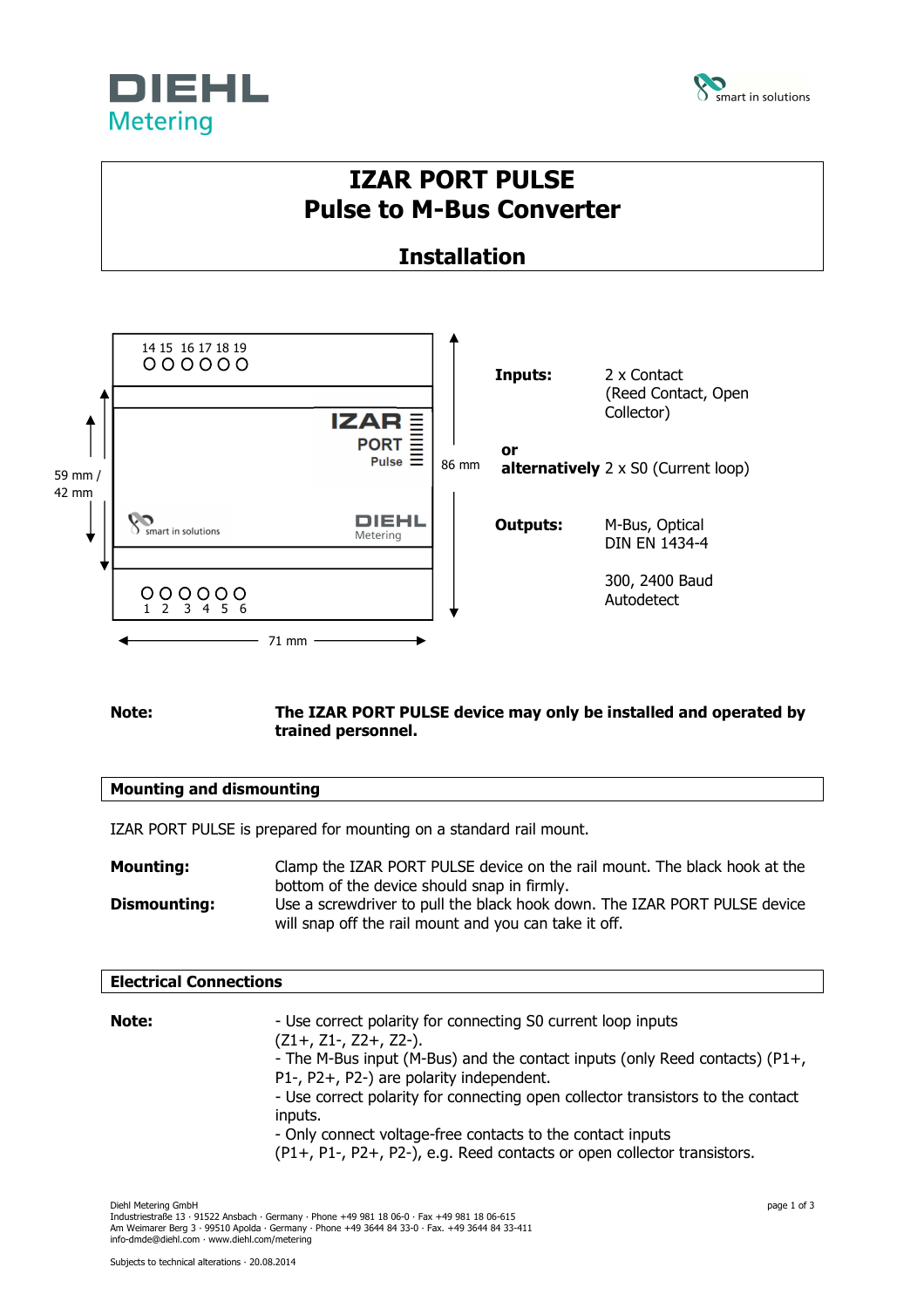



| <b>Number</b> |                  | <b>Description</b>                        |
|---------------|------------------|-------------------------------------------|
|               | $U +$            | + 24 V AC / DC Power Supply for S0 Inputs |
| $\mathcal{P}$ | l U-             | - 24 V AC / DC Power Supply for S0 Inputs |
| 3.            | $Z1+$            | S0 (Current Loop 20 mA) Pulse Input 1 +   |
| 4             | $Z1-$            | S0 (Current Loop 20 mA) Pulse Input 1 -   |
|               | $5$ Z2+          | S0 (Current Loop 20 mA) Pulse Input 2 +   |
| 6             | $Z^2$            | S0 (Current Loop 20 mA) Pulse Input 2 -   |
|               | $14$   P1+       | Contact Input $1 +$                       |
|               | $15$   P1-       | Contact Input 1 -                         |
|               | $16$   P2+       | Contact Input $2 +$                       |
| 17            | P <sub>2</sub> - | Contact Input 2 -                         |
|               | $18$   M-Bus     | M-Bus Input                               |
|               | $19$   M-Bus     | M-Bus Input                               |

**Note:** - The IZAR PORT PULSE device has got two communication interfaces: M-Bus and optical (ZVEI).

> **For communication using the optical interface it is mandatory to connect the M-Bus** since the IZAR PORT gets its power supply out of the M-Bus interface.

> - The IZAR PORT PULSE device has got a backup battery which ensures pulse accumulation even if the M-Bus power supply fails. The maximum possible time without M-Bus power supply depends on the pulse frequency and ranges from 3 months (pulse frequency  $>$  50 Hz) to more than 5 years (pulse frequ.  $= 0$  Hz).

### **During operation time the IZAR PORT PULSE device must always be connected to the M-Bus**.

- The inputs P1 and Z2 as well as P2 and Z1 are using one internal channel of the IZAR PORT PULSE, respectively. Therefore, only the following combination of inputs may be used simultaneously:

 $\langle$ P1 and P2>,  $\langle$ Z1 and Z2>,  $\langle$ P1 and Z1>,  $\langle$ P2 and Z2>. As soon as one S0 current loop input is used an external 24 V DC / AC power supply must be connected.

- The IZAR PORT PULSE device counts pulses by connecting the contact inputs with a minimum pulse width of  $7.5$  ms (= maximum pulse frequency ca. 50 Hz).

### **Customer support**

Industriestraße 13 Fax: +49 981 1806 605

**Support:** Diehl Metering GmbH Phone: +49 981 1806 0 91522 Ansbach Email: info-dmde@diehl.com Germany Internet: www.diehl.com/metering